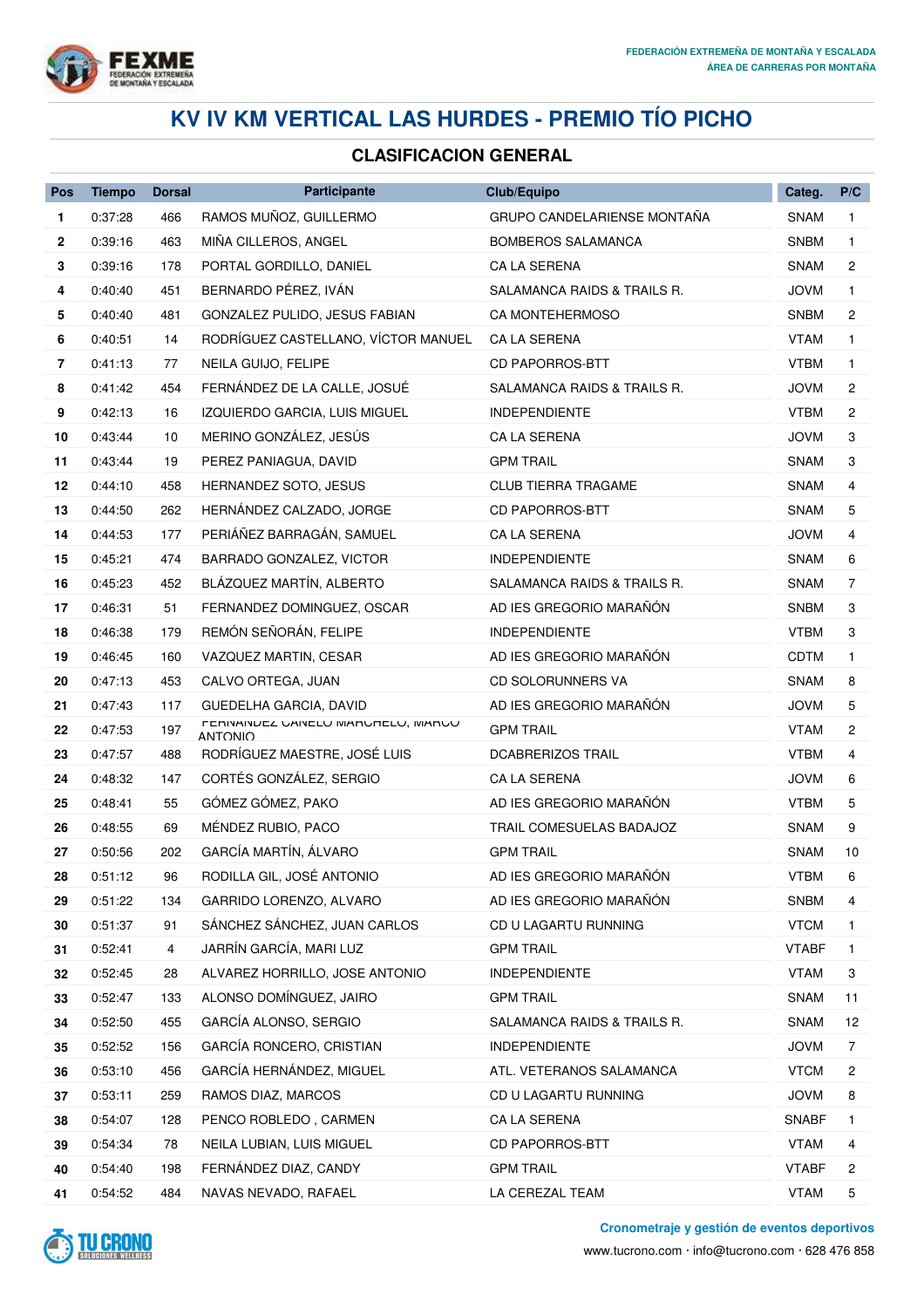| 42 | 0:55:03 | 465 | PRIETO HERRERO, MANUEL                | SALAMANCA RAIDS & TRAILS R. | <b>SNBM</b>  | 5              |
|----|---------|-----|---------------------------------------|-----------------------------|--------------|----------------|
| 43 | 0:55:03 | 150 | <b>IGLESIAS ALONSO, MARCOS</b>        | AD IES GREGORIO MARAÑÓN     | <b>CDTM</b>  | $\mathbf{2}$   |
| 44 | 0:55:38 | 482 | MARTÍN MONTEIRO, CÉSAR                | <b>INDEPENDIENTE</b>        | <b>VTBM</b>  | $\overline{7}$ |
| 45 | 0:56:01 | 487 | PÉREZ SIERRO, FRAN                    | ATLETAS POP. MIROBRIGA      | <b>SNBM</b>  | 6              |
| 46 | 0:56:02 | 461 | MANCHADO HERNÁNDEZ, IMANOL            | CLUB ATL. RINCÓN OESTE      | SNAM         | 13             |
| 47 | 0:56:26 | 462 | MENDOZA RIAÑO, IÑAKI                  | <b>MANUEL IRADIER</b>       | <b>VTCM</b>  | 3              |
| 48 | 0:56:31 | 88  | SÁNCHEZ FLORES, F. JOSE               | <b>ADSME MONTANCHEZ</b>     | <b>SNBM</b>  | $\overline{7}$ |
| 49 | 0:57:02 | 155 | MARTÍN SÁNCHEZ, CÉSAR                 | <b>GPM TRAIL</b>            | <b>SNBM</b>  | 8              |
| 50 | 0:57:19 | 57  | HERNÁNDEZ CARRETERO, ANTONIO          | CD U LAGARTU RUNNING        | SNAM         | 14             |
| 51 | 0:58:01 | 216 | MARTIN FERNANDEZ, ENRIQUE             | <b>GPM TRAIL</b>            | <b>VTAM</b>  | 6              |
| 52 | 0:58:01 | 68  | DIAZ DIAZ, CESAR FRANCISCO            | <b>GPM TRAIL</b>            | VTAM         | $\overline{7}$ |
| 53 | 0:58:12 | 209 | HERNÁNDEZ HORNERO, ANTONIO            | SM C.P. VALCORCHERO         | <b>VTCM</b>  | 4              |
| 54 | 0:58:40 | 99  | VÁZQUEZ SÁNCHEZ, VICTOR MANUEL        | AD IES GREGORIO MARAÑÓN     | <b>SNBM</b>  | 9              |
| 55 | 0:59:07 | 148 | GÓMEZ JARA, RICARDO                   | AD IES GREGORIO MARAÑÓN     | <b>SNBM</b>  | 10             |
| 56 | 0:59:11 | 486 | OVEJERO SANCHEZ, VICTOR               | <b>INDEPENDIENTE</b>        | <b>VTAM</b>  | 8              |
| 57 | 0:59:25 | 228 | CRESPO MAHILLO, FCO. JAVIER           | CD U LAGARTU RUNNING        | <b>VTAM</b>  | 9              |
| 58 | 0:59:31 | 457 | HERNÁNDEZ GÖMEZ, JUAN MANUEL          | MONTAÑEROS SIERRA DE BÉJAR  | <b>VTCM</b>  | 5              |
| 59 | 0:59:52 | 122 | LOPEZ OLIVERA, JOSE ENRIQUE           | <b>GPM TRAIL</b>            | <b>SNBM</b>  | 11             |
| 60 | 1:00:30 | 467 | RISUEÑO MARTÍN, AGUSTÍN               | JARAMUGOS Y JUMENTOS        | <b>VTCM</b>  | 6              |
| 61 | 1:00:37 | 468 | RODRÍGUEZ NAVARRO, ÁLVARO             | CLUB ATL. RINCÓN OESTE      | <b>JOVM</b>  | 9              |
| 62 | 1:00:39 | 459 | <b>IGLESIAS SANTISTEBAN, KAROLINA</b> | BALMASEDA MENDI TALDEA      | <b>SNABF</b> | $\overline{2}$ |
| 63 | 1:00:51 | 476 | CARRÓN CHORRO, JOSÉ CARLOS            | <b>INDEPENDIENTE</b>        | <b>VTBM</b>  | 8              |
| 64 | 1:01:49 | 153 | LABRADOR GARCÍA, JORGE                | CD 8A CLIMBING              | <b>SNBM</b>  | 12             |
| 65 | 1:02:00 | 86  | RIGAU BAULIDA, ENRIC                  | ADS EXTREMADURA NATURAL     | <b>VTAM</b>  | 10             |
| 66 | 1:03:20 | 480 | GONZALEZ PRIETO, VANESA               | <b>INDEPENDIENTE</b>        | <b>SNABF</b> | 3              |
| 67 | 1:03:26 | 59  | HERNÁNDEZ SÁNCHEZ, ANTONIO NEMESIO    | CD U LAGARTU RUNNING        | <b>VTCM</b>  | $\overline{7}$ |
| 68 | 1:03:31 | 460 | LOPEZ-PARA, RODRIGO                   | <b>INDEPENDIENTE</b>        | <b>VTAM</b>  | 11             |
| 69 | 1:03:41 | 470 | SANCHEZ MORO, JOSE ROBERTO            | ATLETAS POP. MIROBRIGA      | <b>VTAM</b>  | 12             |
| 70 | 1:03:41 | 492 | TRIGO LOBATO, VICTOR                  | <b>INDEPENDIENTE</b>        | <b>VTCM</b>  | 8              |
| 71 | 1:04:27 | 491 | TABARES BUENO, JUAN MANUEL            | PARADINAS                   | <b>VTAM</b>  | 13             |
| 72 | 1:04:31 | 483 | MUÑOZ LIBERAL, ANGÉLICA               | INDEPENDIENTE               | <b>VTABF</b> | 3              |
| 73 | 1:05:36 | 154 | MARTÍN PARIENTE, PATRICIA             | AD IES GREGORIO MARAÑÓN     | <b>CDTF</b>  | 1              |
| 74 | 1:09:06 | 485 | ORTÍZ NOGALES, ADOLFO                 | VILLANUEVACORRE Y MUCHO     | <b>VTAM</b>  | 14             |
| 75 | 1:15:25 | 210 | HURTADO GUAPO, MARIA ANTONIA          | ADS EXTREMADURA NATURAL     | <b>SNABF</b> | 4              |
| 76 | 1:15:53 | 478 | FERNANDEZ CHANCA, CARLOS              | <b>INDEPENDIENTE</b>        | SNAM         | 15             |
| 77 | 1:17:29 | 479 | GIL GARCIA, JUAN PABLO                | <b>INDEPENDIENTE</b>        | <b>VTCM</b>  | 9              |
| 78 | 1:17:43 | 475 | CARIDAD YEBRA, JESUS ANTONIO          | LOS HALCONES DE LOS RISCOS  | <b>VTCM</b>  | 10             |
| 79 | 1:17:49 | 473 | CALVARRO CANILLAS, ANGELA             | <b>INDEPENDIENTE</b>        | <b>VTABF</b> | 4              |
| 80 | 1:26:56 | 152 | GALÁN MARTIN, JOSE LUIS               | AD IES GREGORIO MARAÑÓN     | <b>VTCM</b>  | 11             |
| 81 | 1:27:44 | 101 | GALLEGO PIÑERO, GENARO                | AD IES GREGORIO MARAÑÓN     | <b>VTCM</b>  | 12             |

#### **DESCALIFICADOS**

CARO BARROSO, CARLOS - - - - No pasa el control de dorsales

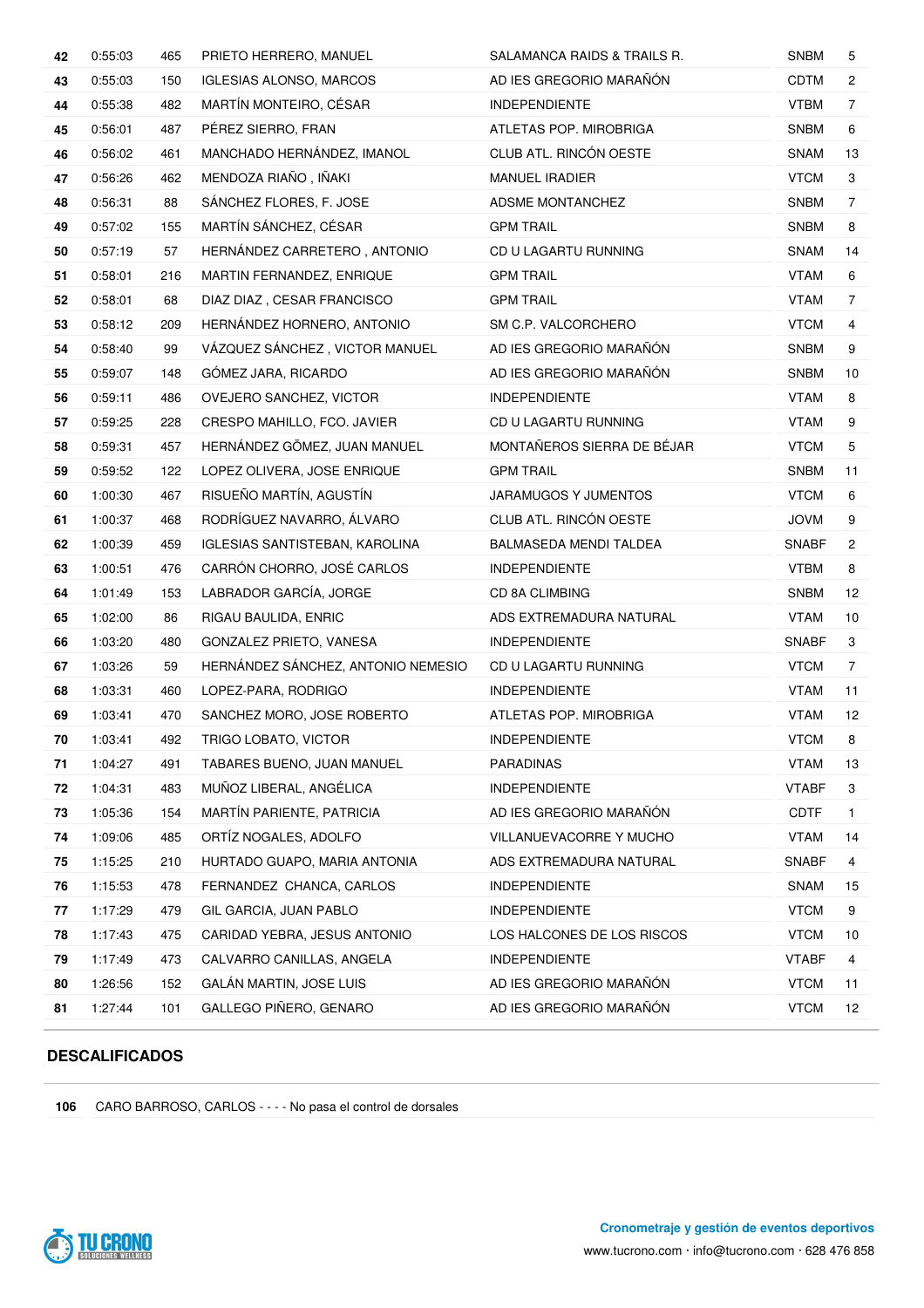

# **CARRERA IV KM VERTICAL LAS HURDES - PREMIO TÍO PICHO**

## **CLASIFICACION GENERAL**

| Pos          | <b>Tiempo</b> | <b>Dorsal</b> | Participante                                              | Club/Equipo                 | Categ.       | P/C            |
|--------------|---------------|---------------|-----------------------------------------------------------|-----------------------------|--------------|----------------|
| $\mathbf{1}$ | 2:11:34       | 466           | RAMOS MUÑOZ, GUILLERMO                                    | GRUPO CANDELARIENSE MONTAÑA | <b>SNAM</b>  | $\mathbf{1}$   |
| $\mathbf{2}$ | 2:18:36       | 481           | GONZALEZ PULIDO, JESUS FABIAN                             | <b>CA MONTEHERMOSO</b>      | <b>SNBM</b>  | $\mathbf{1}$   |
| 3            | 2:24:45       | 10            | MERINO GONZÁLEZ, JESÚS                                    | CA LA SERENA                | <b>JOVM</b>  | 1              |
| 4            | 2:27:07       | 14            | RODRÍGUEZ CASTELLANO, VÍCTOR MANUEL                       | CA LA SERENA                | VTAM         | $\mathbf{1}$   |
| 5            | 2:28:05       | 77            | NEILA GUIJO, FELIPE                                       | <b>CD PAPORROS-BTT</b>      | VTBM         | 1              |
| 6            | 2:29:25       | 451           | BERNARDO PÉREZ, IVÁN                                      | SALAMANCA RAIDS & TRAILS R. | <b>JOVM</b>  | $\overline{c}$ |
| 7            | 2:29:35       | 454           | FERNÁNDEZ DE LA CALLE, JOSUÉ                              | SALAMANCA RAIDS & TRAILS R. | JOVM         | 3              |
| 8            | 2:30:44       | 452           | BLÁZQUEZ MARTÍN, ALBERTO                                  | SALAMANCA RAIDS & TRAILS R. | SNAM         | $\overline{c}$ |
| 9            | 2:32:02       | 474           | BARRADO GONZALEZ, VICTOR                                  | <b>INDEPENDIENTE</b>        | SNAM         | 3              |
| 10           | 2:34:38       | 117           | GUEDELHA GARCIA, DAVID                                    | AD IES GREGORIO MARAÑÓN     | <b>JOVM</b>  | 4              |
| 11           | 2:36:24       | 197           | FERINAINDEZ UAINELU IVIARURELU, IVIARUU<br><b>ANTONIO</b> | <b>GPM TRAIL</b>            | VTAM         | $\overline{c}$ |
| 12           | 2:40:51       | 179           | REMÓN SEÑORÁN, FELIPE                                     | <b>INDEPENDIENTE</b>        | <b>VTBM</b>  | $\overline{c}$ |
| 13           | 2:41:01       | 262           | HERNÁNDEZ CALZADO, JORGE                                  | <b>CD PAPORROS-BTT</b>      | SNAM         | 4              |
| 14           | 2:41:19       | 453           | CALVO ORTEGA, JUAN                                        | CD SOLORUNNERS VA           | SNAM         | 5              |
| 15           | 2:41:54       | 51            | FERNANDEZ DOMINGUEZ, OSCAR                                | AD IES GREGORIO MARAÑÓN     | <b>SNBM</b>  | 2              |
| 16           | 2:43:32       | 488           | RODRÍGUEZ MAESTRE, JOSÉ LUIS                              | <b>DCABRERIZOS TRAIL</b>    | <b>VTBM</b>  | 3              |
| 17           | 2:47:30       | 177           | PERIÁÑEZ BARRAGÁN, SAMUEL                                 | <b>CA LA SERENA</b>         | JOVM         | 5              |
| 18           | 2:47:30       | 55            | GÓMEZ GÓMEZ, PAKO                                         | AD IES GREGORIO MARAÑÓN     | VTBM         | 4              |
| 19           | 2:51:51       | 134           | GARRIDO LORENZO, ALVARO                                   | AD IES GREGORIO MARAÑÓN     | <b>SNBM</b>  | 3              |
| 20           | 2:54:26       | 28            | ALVAREZ HORRILLO, JOSE ANTONIO                            | <b>INDEPENDIENTE</b>        | <b>VTAM</b>  | 3              |
| 21           | 2:55:04       | 259           | RAMOS DIAZ, MARCOS                                        | CD U LAGARTU RUNNING        | <b>JOVM</b>  | 6              |
| 22           | 2:55:20       | 91            | SÁNCHEZ SÁNCHEZ, JUAN CARLOS                              | CD U LAGARTU RUNNING        | <b>VTCM</b>  | $\mathbf{1}$   |
| 23           | 2:55:57       | 456           | GARCÍA HERNÁNDEZ, MIGUEL                                  | ATL. VETERANOS SALAMANCA    | <b>VTCM</b>  | 2              |
| 24           | 2:55:58       | 455           | GARCÍA ALONSO, SERGIO                                     | SALAMANCA RAIDS & TRAILS R. | <b>SNAM</b>  | 6              |
| 25           | 3:02:33       | 86            | RIGAU BAULIDA, ENRIC                                      | ADS EXTREMADURA NATURAL     | <b>VTAM</b>  | 4              |
| 26           | 3:02:40       | 101           | GALLEGO PIÑERO, GENARO                                    | AD IES GREGORIO MARAÑÓN     | <b>VTCM</b>  | 3              |
| 27           | 3:03:15       | 78            | NEILA LUBIAN, LUIS MIGUEL                                 | <b>CD PAPORROS-BTT</b>      | VTAM         | 5              |
| 28           | 3:03:33       | 465           | PRIETO HERRERO, MANUEL                                    | SALAMANCA RAIDS & TRAILS R. | SNBM         | 4              |
| 29           | 3:06:02       | 484           | NAVAS NEVADO, RAFAEL                                      | LA CEREZAL TEAM             | <b>VTAM</b>  | 6              |
| 30           | 3:07:29       | 99            | VÁZQUEZ SÁNCHEZ, VICTOR MANUEL                            | AD IES GREGORIO MARAÑÓN     | <b>SNBM</b>  | 5              |
| 31           | 3:08:16       | 88            | SÁNCHEZ FLORES, F. JOSE                                   | ADSME MONTANCHEZ            | SNBM         | 6              |
| 32           | 3:09:25       | 487           | PÉREZ SIERRO, FRAN                                        | ATLETAS POP. MIROBRIGA      | <b>SNBM</b>  | 7              |
| 33           | 3:11:52       | 486           | OVEJERO SANCHEZ, VICTOR                                   | <b>INDEPENDIENTE</b>        | <b>VTAM</b>  | 7              |
| 34           | 3:20:07       | 480           | GONZALEZ PRIETO, VANESA                                   | <b>INDEPENDIENTE</b>        | <b>SNABF</b> | 1.             |
| 35           | 3:21:03       | 228           | CRESPO MAHILLO, FCO. JAVIER                               | CD U LAGARTU RUNNING        | <b>VTAM</b>  | 8              |
| 36           | 3:25:19       | 468           | RODRÍGUEZ NAVARRO, ÁLVARO                                 | CLUB ATL. RINCÓN OESTE      | <b>JOVM</b>  | 7              |
| 37           | 3:25:40       | 459           | <b>IGLESIAS SANTISTEBAN, KAROLINA</b>                     | BALMASEDA MENDI TALDEA      | SNABF        | 2              |
| 38           | 3:28:10       | 122           | LOPEZ OLIVERA, JOSE ENRIQUE                               | <b>GPM TRAIL</b>            | <b>SNBM</b>  | 8              |
| 39           | 3:29:21       | 467           | RISUEÑO MARTÍN, AGUSTÍN                                   | JARAMUGOS Y JUMENTOS        | <b>VTCM</b>  | 4              |
| 40           | 3:35:24       | 156           | GARCÍA RONCERO, CRISTIAN                                  | <b>INDEPENDIENTE</b>        | <b>JOVM</b>  | 8              |
| 41           | 3:38:25       | 470           | SANCHEZ MORO, JOSE ROBERTO                                | ATLETAS POP. MIROBRIGA      | <b>VTAM</b>  | 9              |

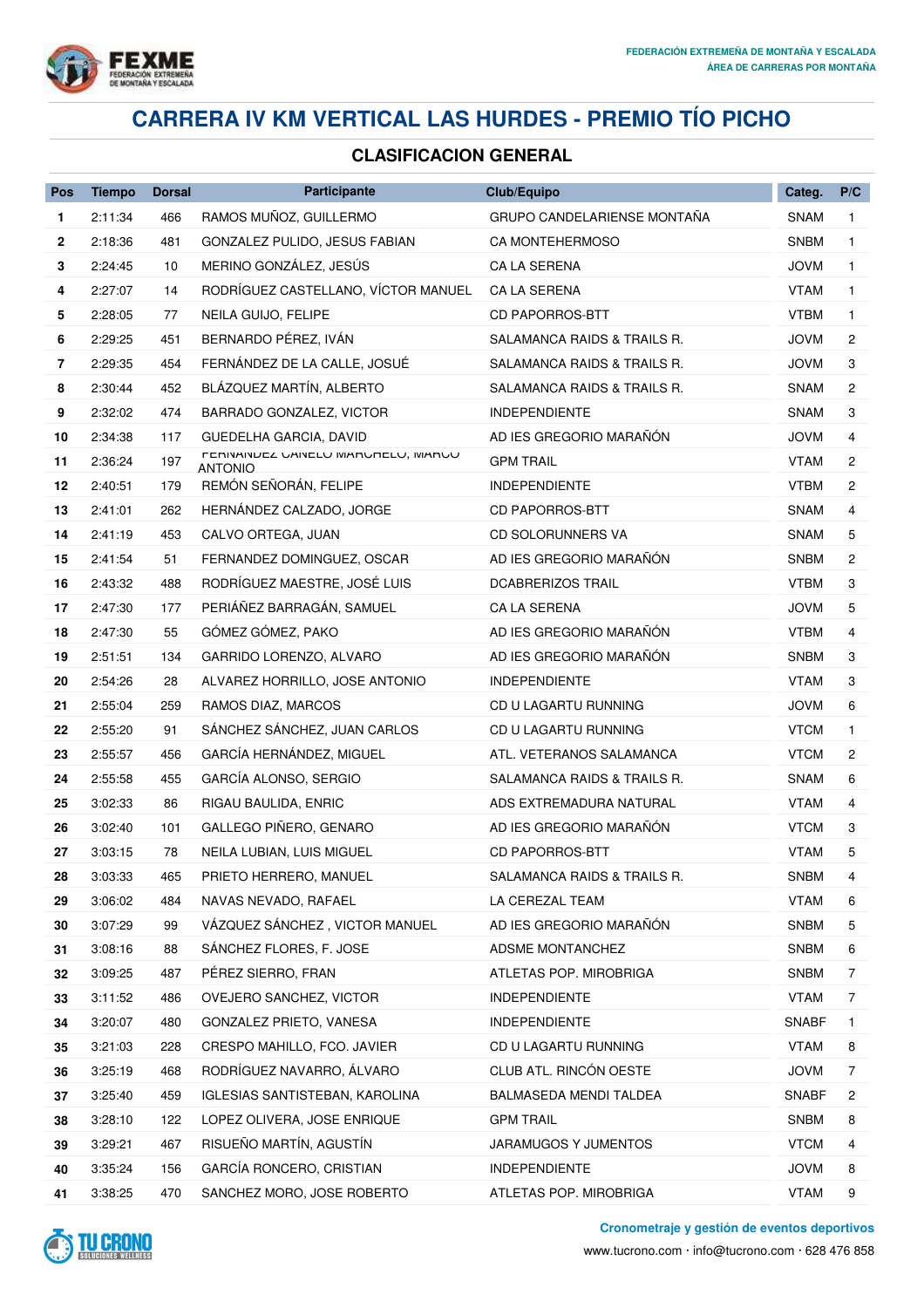| 42 | 3:38:26 | 492 | TRIGO LOBATO, VICTOR               | <b>INDEPENDIENTE</b>       | <b>VTCM</b>  | 5  |
|----|---------|-----|------------------------------------|----------------------------|--------------|----|
| 43 | 3:38:40 | 475 | CARIDAD YEBRA, JESUS ANTONIO       | LOS HALCONES DE LOS RISCOS | <b>VTCM</b>  | 6  |
| 44 | 3:38:40 | 479 | GIL GARCIA, JUAN PABLO             | <b>INDEPENDIENTE</b>       | <b>VTCM</b>  |    |
| 45 | 3:41:04 | 57  | HERNÁNDEZ CARRETERO, ANTONIO       | CD U LAGARTU RUNNING       | SNAM         | 7  |
| 46 | 3:41:04 | 59  | HERNÁNDEZ SÁNCHEZ, ANTONIO NEMESIO | CD U LAGARTU RUNNING       | <b>VTCM</b>  | 8  |
| 47 | 3:44:32 | 476 | CARRÓN CHORRO, JOSÉ CARLOS         | <b>INDEPENDIENTE</b>       | <b>VTBM</b>  | 5  |
| 48 | 4:05:42 | 483 | MUÑOZ LIBERAL, ANGÉLICA            | <b>INDEPENDIENTE</b>       | <b>VTABF</b> |    |
| 49 | 4:19:29 | 491 | TABARES BUENO, JUAN MANUEL         | <b>PARADINAS</b>           | <b>VTAM</b>  | 10 |
| 50 | 4:19:35 | 460 | LOPEZ-PARA, RODRIGO                | <b>INDEPENDIENTE</b>       | <b>VTAM</b>  | 11 |
| 51 | 4:21:35 | 485 | ORTÍZ NOGALES, ADOLFO              | VILLANUEVACORRE Y MUCHO    | <b>VTAM</b>  | 12 |
| 52 | 4:22:08 | 152 | <b>GALÁN MARTIN, JOSE LUIS</b>     | AD IES GREGORIO MARAÑÓN    | <b>VTCM</b>  | 9  |

#### **DESCALIFICADOS**

CARO BARROSO, CALOS --- No pasa control de dorsales

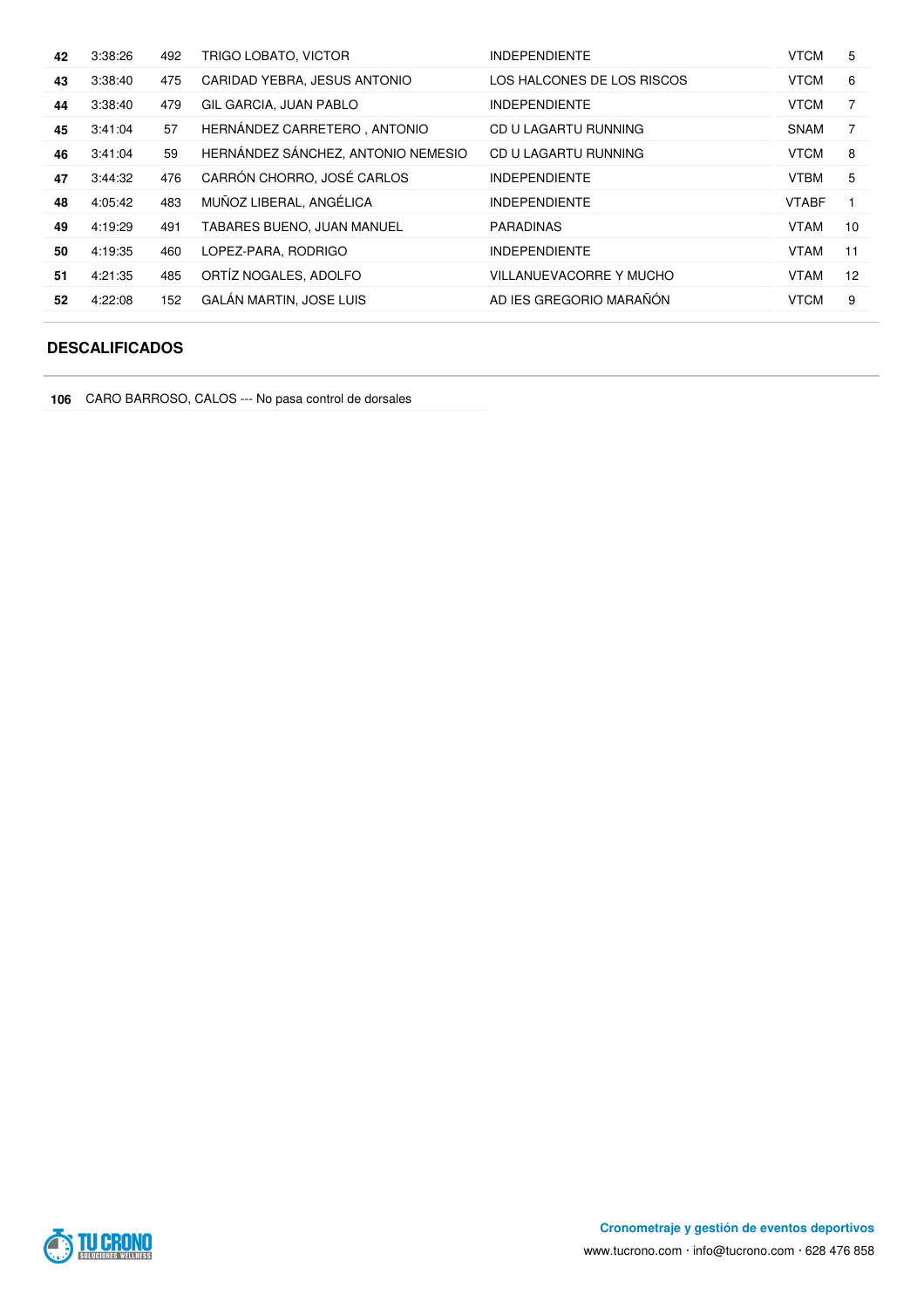

# **KV 1/2 KM VERTICAL LAS HURDES - PREMIO TÍO PICHO**

#### **CLASIFICACION GENERAL**

| Pos            | <b>Tiempo</b> | <b>Dorsal</b> | <b>Participante</b>           | Club/Equipo                 | Categ.     | P/C            |
|----------------|---------------|---------------|-------------------------------|-----------------------------|------------|----------------|
| 1              | 0:21:21       | 928           | <b>CLEMENTE ESTEBAN, TEO</b>  | <b>GPM TRAIL</b>            | <b>VTM</b> |                |
| $\overline{2}$ | 0:22:09       | 849           | MARTIN JIMENEZ, SERGIO        | <b>INDEPENDIENTE</b>        | <b>CDM</b> | $\mathbf{1}$   |
| 3              | 0:25:28       | 906           | DEBOWSKI, MICHAT KAROL        | <b>INDEPENDIENTE</b>        | CDM        | $\overline{2}$ |
| 4              | 0:25:45       | 925           | DOMINGUEZ DOMINGUEZ, ADRIAN   | <b>INDEPENDIENTE</b>        | <b>SNM</b> | 1              |
| 5              | 0:26:09       | 851           | MIGUEL GALÁN, VICENTE ENRIQUE | <b>ACADEMIA EFICO</b>       | <b>VTM</b> | $\overline{2}$ |
| 6              | 0:27:14       | 968           | PEREZ HERNANDEZ, RUFINO       | <b>BALMASERA MENDITRAIL</b> | <b>VTM</b> | 3              |
| 7              | 0:27:50       | 868           | VÁZQUEZ PUERTAS, PABLO        | <b>INDEPENDIENTE</b>        | <b>CDM</b> | 3              |
| 8              | 0:28:41       | 861           | RODILLA CUBINO, NEREA         | AD IES GREGORIO MARAÑÓN     | <b>CDF</b> | $\mathbf{1}$   |
| 9              | 0:29:56       | 839           | JIMENEZ RODRIGUEZ, JORGE      | <b>INDEPENDIENTE</b>        | CDM        | 4              |
| 10             | 0:30:30       | 832           | HERNÁNDEZ CASERO, VERONICA    | <b>SM TORREJONCILLO</b>     | <b>SNF</b> | $\mathbf{1}$   |
| 11             | 0:30:56       | 800           | DUARTE SANCHEZ, IÑIGO         | <b>INDEPENDIENTE</b>        | <b>CDM</b> | 5              |
| 12             | 0:31:51       | 882           | CRISTELLYS SANCHO, JACOBO     | <b>INDEPENDIENTE</b>        | <b>SNM</b> | $\overline{2}$ |
| 13             | 0:32:02       | 421           | CALVO ORTEGA, ELENA           | <b>INDEPENDIENTE</b>        | <b>SNF</b> | $\overline{2}$ |
| 14             | 0:34:12       | 415           | BARBERO HERNÁNDEZ, MONTAÑA    | AD IES GREGORIO MARAÑÓN     | <b>VTF</b> | $\mathbf{1}$   |
| 15             | 0:38:18       | 805           | GARCÍA PÉREZ, MINERVA         | <b>INDEPENDIENTE</b>        | <b>CDF</b> | $\overline{2}$ |
| 16             | 0:38:52       | 864           | SEVILLANO TERRÓN, MONICA      | <b>INDEPENDIENTE</b>        | <b>SNF</b> | 3              |
| 17             | 0:45:19       | 930           | DOMINGUEZ TIRADO, LUCIA       | <b>INDEPENDIENTE</b>        | CDF        | 3              |

PARTICIPANTES QUE HAN TERMINADO LA CARRERA